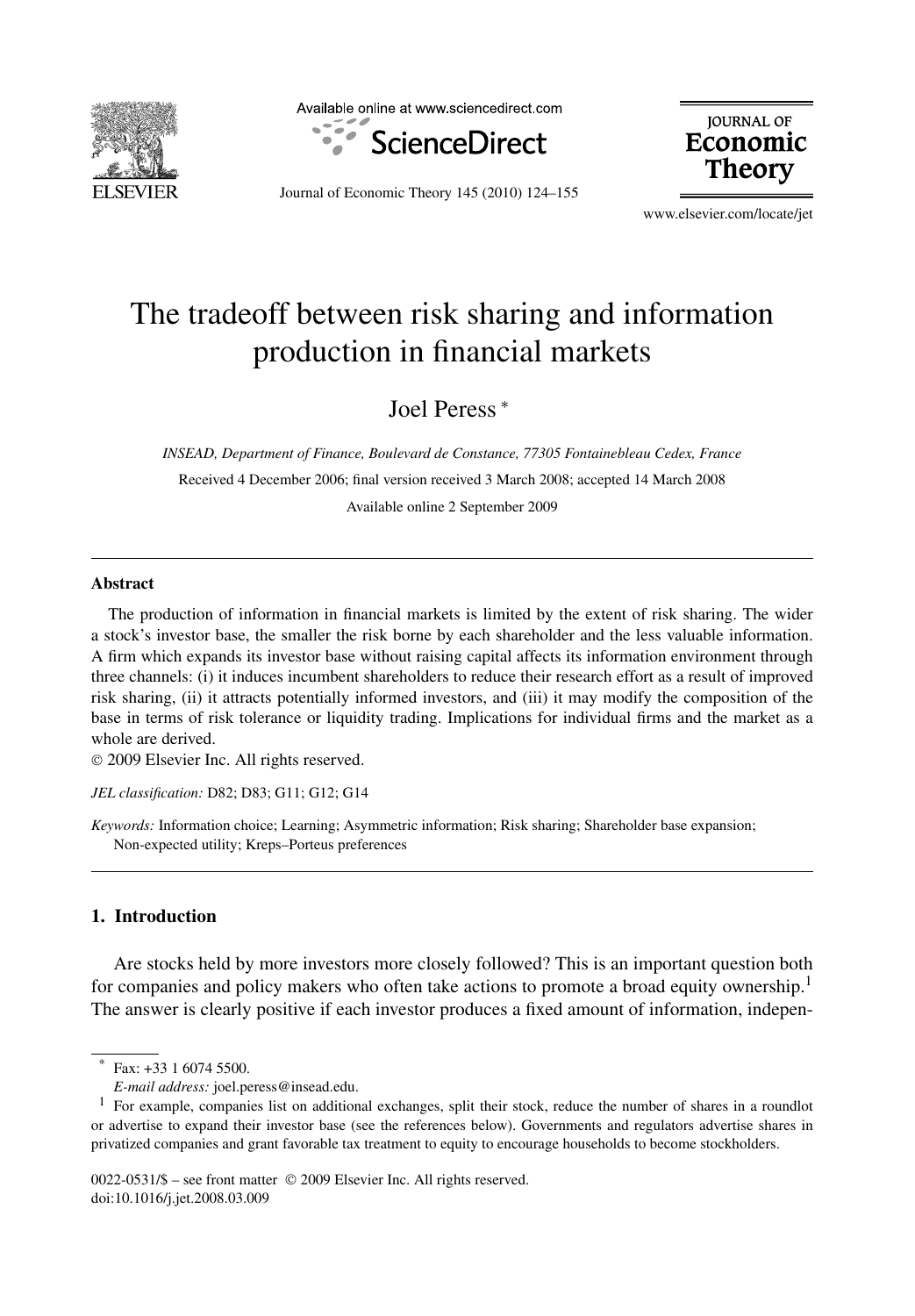dent of the number of investors in the company. It is no longer clear-cut if this amount declines with the number of stockholders as we argue in this paper. We show that a tradeoff exists between the number of informed shareholders and their research effort. Everything else equal, a more widely-held stock is a stock in which each shareholder holds, on average, a smaller stake. Because the benefit of private information, unlike its cost, rises with the scale of investment, a more widely-held stock is less actively researched. Putting it differently, *information production is limited by the extent of risk sharing*: the wider the shareholder base, the smaller the risk borne by each shareholder in equilibrium and the less valuable information. This insight echoes the familiar concept from the corporate governance literature which argues that a firm's ownership structure affects corporate control (see Shleifer and Vishny [65] for a survey). However, the information we consider is not used for management monitoring but for portfolio selection. Therefore, and this is a crucial difference, it is acquired *ex ante*, i.e. before cash flows are observed, and is revealed through prices.

We develop a rational expectations model that formalizes this insight. The model builds on two independent strands of research. The first strand, the literature on limited stock market participation, examines markets in which only a restricted set of investors participate because of entry costs (e.g. Merton [51], Hirshleifer [36], Allen and Gale [4], Basak and Cuoco [8], Shapiro [63]). Merton [51], for example, assumes that investors are only aware of the existence of a subset of public companies, an assumption known as the "Investor Recognition Hypothesis" (IRH). This literature assumes that investors who trade an asset, share the same information. Second, we draw on the literature on information acquisition in competitive markets (e.g. Grossman and Stiglitz [28], Verrecchia [72]). In these papers, investors choose how much effort, if any, to put into research. Informed stockholders spend resources on predicting firms' cash flows. Uninformed stockholders do not research stocks but extract from prices part of the information uncovered by informed stockholders. The extraction is only partial because the presence of liquidity traders makes the supply of stocks noisy.<sup>2</sup> As in the first strand of literature but unlike the second, we endow a stock with a restricted set of shareholders, i.e. we limit exogenously the size of the investor base. As in the second but unlike the first, we allow these shareholders to research the stock. The result is a model in which shareholders' incentives to collect information depend on the size of the investor base. The model also incorporates other relevant features such as heterogeneity in shareholder risk tolerance, variations in liquidity trading and equity issues.<sup>3</sup>

Agents in the model have mean-variance preferences as is common in the aforementioned strands of literature but they maximize a non-expected utility of the Kreps–Porteus type. These preferences and the generalization of iso-elastic utility by Epstein and Zin [23] and Weil [77] are widely used in asset pricing and macroeconomics. They allow to depart from the traditional expected utility framework in a tractable way and to examine informational scale effects in a ra-

 $2$  The presumption in this class of models (Grossman [27], Hellwig [34]) is that a greater number of traders makes the price more informative because the error from aggregating idiosyncratic private signals shrinks, holding fixed the precision of private signals. There is no aggregation error in our model because the number of traders is very large (Verrecchia [72], He and Wang [33]). We focus instead on the relation between the precision of private signals and the number of investors.

<sup>&</sup>lt;sup>3</sup> Differences in risk tolerance capture differences in investment scale across shareholders, for example as a consequence of differences in wealth. More risk tolerant shareholders make, on average, larger trades and hence follow the stock more closely. We show that the entire distribution of ownership, in addition to the number of shareholders and their average risk tolerance, matters to a stock's informativeness (Proposition 8). Furthermore, we model the proportion of liquidity traders in the stock. This is a relevant parameter since private information becomes easier to conceal and therefore more valuable when liquidity trading accounts for a larger proportion of trades.